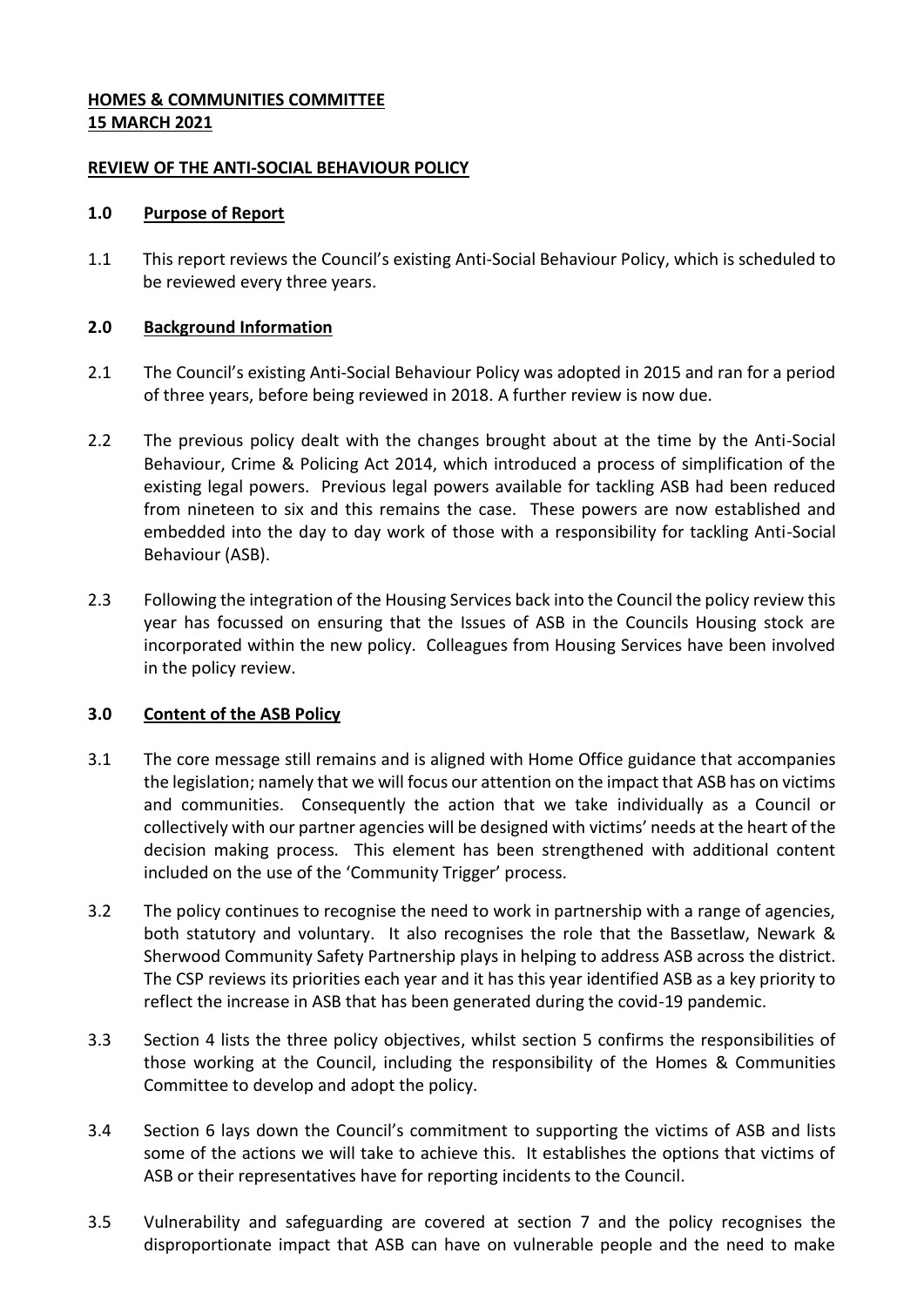safeguarding referrals in appropriate cases. The Council's safeguarding responsibilities are often intertwined with cases of ASB. All staff involved in ASB casework are regularly trained in Safeguarding and how to make referrals to the appropriate agency.

- 3.6 In order to protect victims from harm the Council sets out its commitment at section 8 to take an "uncompromising approach to the initiation of enforcement action". In practice this means that we will be prepared to take the necessary enforcement action using all of the powers at our disposal aligned with the resources that we possess. We will also use our influence to encourage partner agencies to support and take action where it is jointly agreed to be appropriate. This section also takes account of the need for any action taken to be proportionate to the nature of the ASB and table one sets out some of the measures, both legal and otherwise, that we have at our disposal.
- 3.7 Section 9 sets out the Council's commitment to partnership working, listing some of the agencies and partners who we will work with and the benefit of working in this way.
- 3.8 Additional information on how to access and implement the Community Trigger process is set out in section 11.
- 3.8 Equalities are addressed in section 12 and the Councils' commitment to deal with hate motivated ASB or behaviour that is malicious in nature, offensive, or targeted towards a particular group of society is reinforced.
- 3.9 A range of consultations have taken place with partner organisations on the amendments to the policy. They include
	- Nottinghamshire Police
	- **Office of the Police and Crime Commissioner**
	- Notts Fire and Rescue
	- Nottinghamshire County council
	- Victim Support
	- Housing Advisory Group
	- **Housing tenants**
- 3.10 The consultation comments have been reviewed and where appropriate changes have been made to the policy.

# **4.0 Digital Implications**

- 4.1 None from this report
- **5.0 Equalities Implications**
- 5.1 An equalities checklist has been completed and has determined that it is not necessary to proceed to a full Equalities Impact Assessment (EIA). This is because the existing policy is being reviewed and the changes made do not alter the principle aims of the Council around dealing with ASB. The refreshed policy recognises the disproportionate impact that ASB targeted against minority groups or certain sections of society can have and commits the Council to deal with such cases with a heightened priority. This can be viewed as a positive intent towards achieving greater equality within our communities.